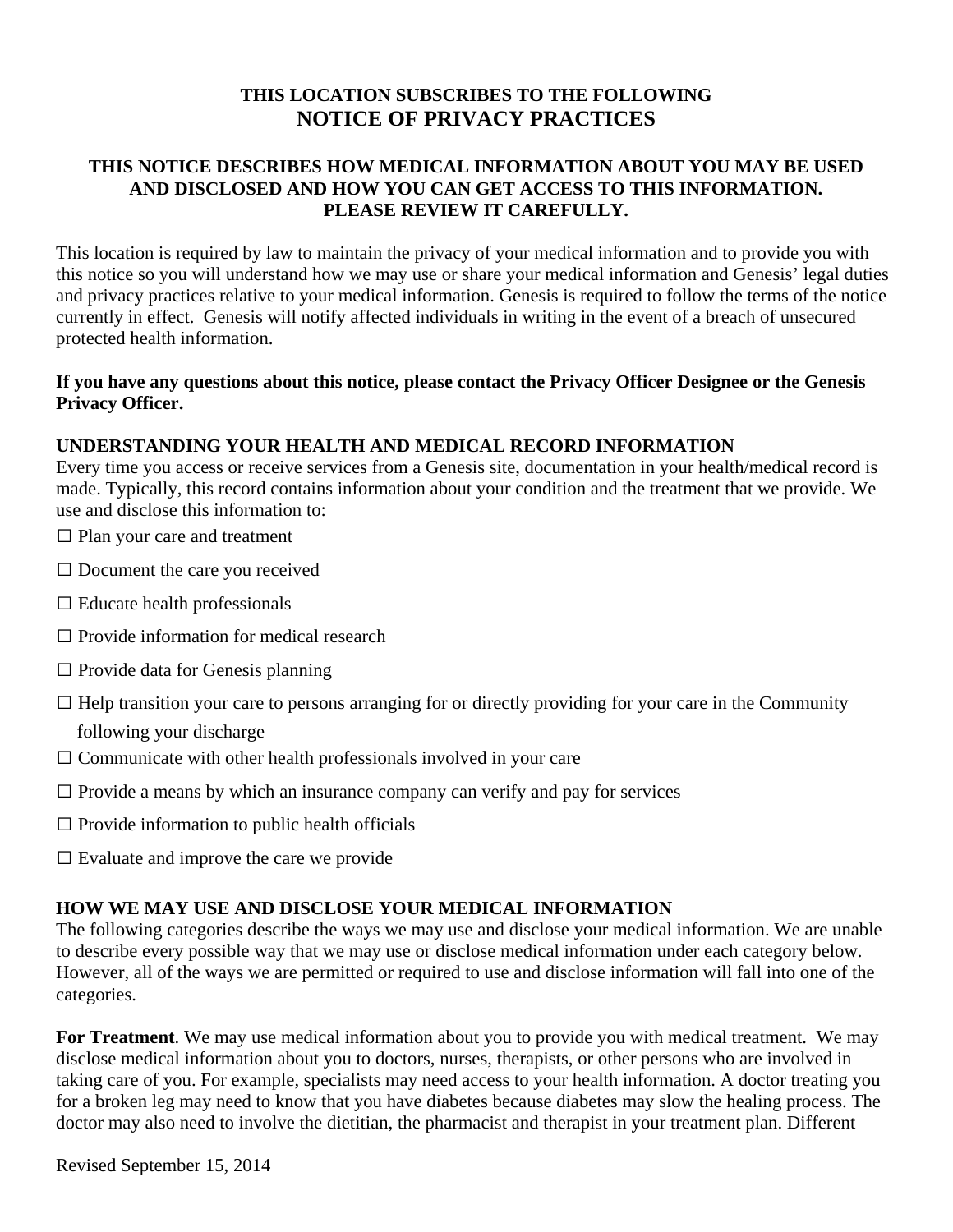departments of a location also may share medical information about you in order to coordinate your care and provide you with medication, lab work and x-rays. We may also disclose medical information about you to people outside this location who may assist in transitioning your care to community providers, or directly to community providers that may be involved in your care after discharge. This may include visiting nurses that provide care in your home. In addition, we may disclose medical information about you to your healthcare services providers following your discharge.

**For Payment**. We may use and disclose medical information about you so that the treatment and services you receive may be billed to you, an insurance company, or a third party. For example, in order to be paid, we may need to share information with your health plan about services that Genesis provided to you. We may also tell your health plan about a treatment you are going to receive to obtain prior approval or to determine whether your plan will cover the treatment.

**For Health Care Operations**. We may use and disclose medical information about you for health care operations, such as in conducting quality assessment and improvement activities, including outcomes evaluation and development of clinical guidelines, case management and care coordination. This is necessary to ensure that all of our residents/patients receive quality care. For example, we may use medical information to review our services for quality improvement or compliance activities. We may combine medical information about groups of residents/patients to evaluate our programs. We may also disclose information to doctors, nurses, therapists and other Genesis personnel for review and learning purposes. We may remove information that identifies you so others may see it to study health care and health care delivery without learning the identities of residents/patients.

We may disclose protected health information to another covered entity for health care operations activities of the entity that receives the information, if that each entity provided or will be consulted to provide treatment to you. These disclosures may be made when the protected health information will pertain to such treatment, and the disclosure is for health care operations related to those providers, or for the purpose of health care fraud and abuse detection or compliance.

# **OTHER ALLOWABLE USES OF YOUR MEDICAL INFORMATION**

**Individuals Involved in Your Care or Payment for Your Care**. Unless you object, we may disclose medical information about you to a friend or family member who is involved in your care. We may also give information to someone who helps pay for your care. We will only disclose the information which is directly relevant to the person's involvement in your care or payment related to your care.

We may disclose medical information about you to an entity assisting in a disaster relief effort so that your family can be notified about your condition, status and location.

# **Our Practices.**

- We may post your birthday or other special event on a calendar or bulletin board that is visible to the public.
- We may include your name and/or photo in an internal newsletter or other publication, including information regarding your admission, discharge, memorial or obituary information.
- We may display your name on a place (name) card at the dining room table.
- We may display your photo on a bulletin board within the center. However, we will not give photographs of you to anyone outside of our location unless we have your permission.

**Business Associates.** There are some services provided in our organization through contracts with business associates. Examples include outside attorneys and a copy service we use when making copies of your health Revised September 15, 2014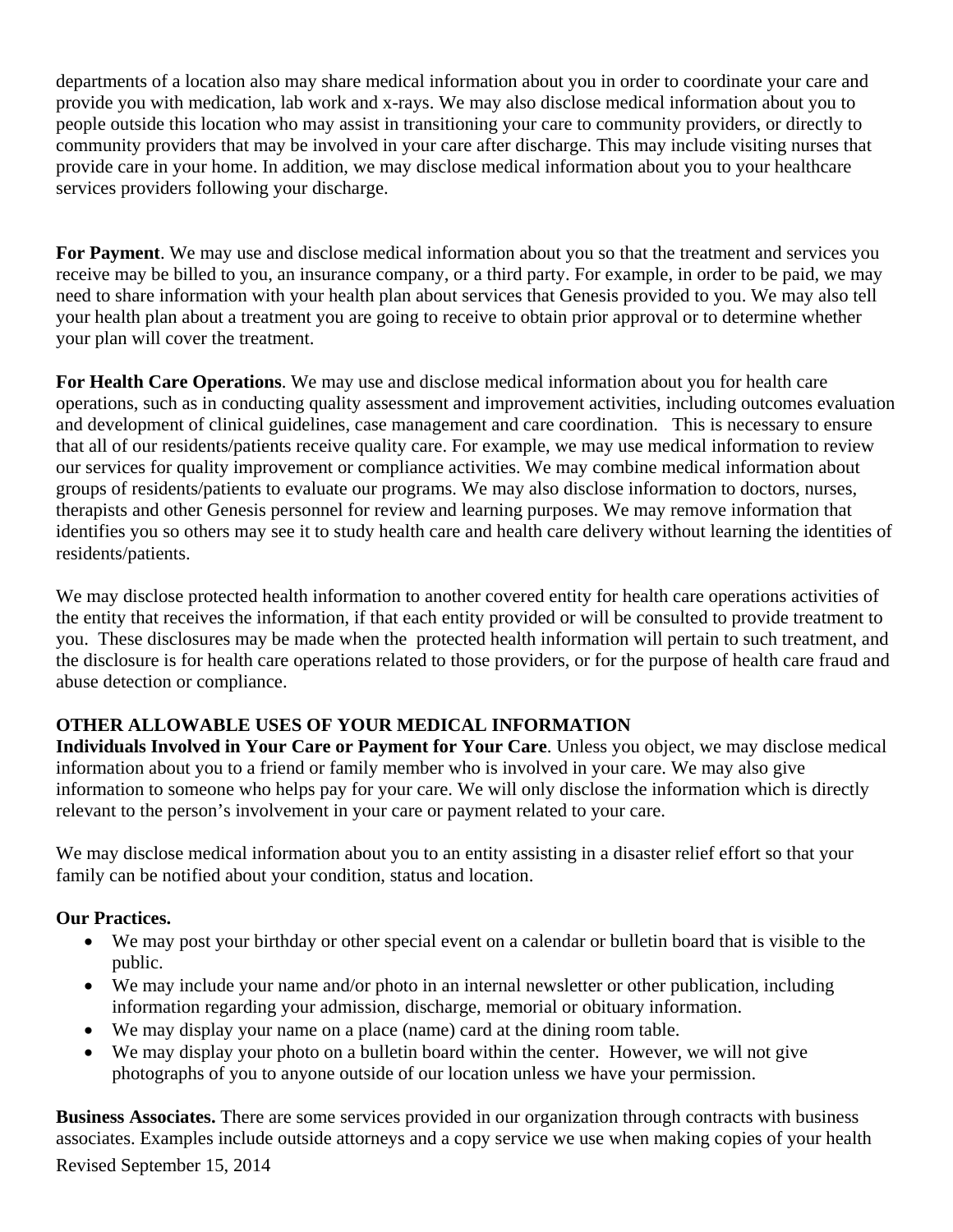record. When we contract with a business associate to provide these services, we may disclose your medical information so they can perform the job we've asked them to do. We do require that the business associate appropriately safeguards your information.

**Directory Information.** Unless you notify us that you object, we will use your name, room number in the facility, general condition, and religious affiliation for directory purposes. This information may be provided to members of the clergy and, except for religious affiliation, to other people who ask for you by name.

**Research**. Under certain circumstances, we may use and disclose medical information about you for research purposes. For example, a research project may involve comparing the health and recovery of all residents/patients who received one medication to those who received another for the same condition. A special approval process evaluates a proposed research project before it is implemented. Before we use or disclose your medical information for research, the project will have been approved through this process. We may, however, disclose medical information about you to people preparing to conduct a research study so long as the medical information they review does not leave the Genesis location.

**Health Information Exchange**. If we participate in a Health Information Exchange or "HIE", as permitted by law, we may share your health information electronically with this exchange in order to provide faster access to information and improved coordination of care to assist providers and others in making more informed decisions. If we participate in an HIE, you will have the opportunity to opt out or in some cases you will be asked to consent to the exchange of information. If you opt out or withhold your consent to the exchange of information through the HIE, your personal health information will continue to be used in accordance with this Notice and the law, but will not be made available through the HIE. If we participate in an HIE, we will do so in a manner that protects the confidentiality, privacy, and security of your information.

**Health Care Benefits and Reminders**. We may contact you to provide appointment reminders or information about treatment alternatives or other health-related benefits and services that may be of interest to you.

**Workers' Compensation**. We may disclose medical information to the extent necessary to comply with laws relating to workers compensation or other similar programs. These programs provide benefits for work-related illness or injuries.

**Reporting**. Federal and state laws may require or permit Genesis to disclose certain medical information related to the following:

- *Public health risks:*
- $\square$  prevention or control of disease, injury or disability
- $\Box$  reporting births and deaths
- $\Box$  reporting child abuse or neglect
- $\Box$  reporting reactions to medications or problems with products
- $\Box$  notifying people of product recalls
- $\Box$  notifying persons who may have been exposed to a disease

• *Reporting abuse, neglect or domestic violence:* Notifying the appropriate government agency if we believe a resident/patient has been the victim of abuse, neglect, or domestic violence.

• *Health oversight:* We may disclose medical information to a health oversight agency for activities such as audits, investigations, inspections, and licensure.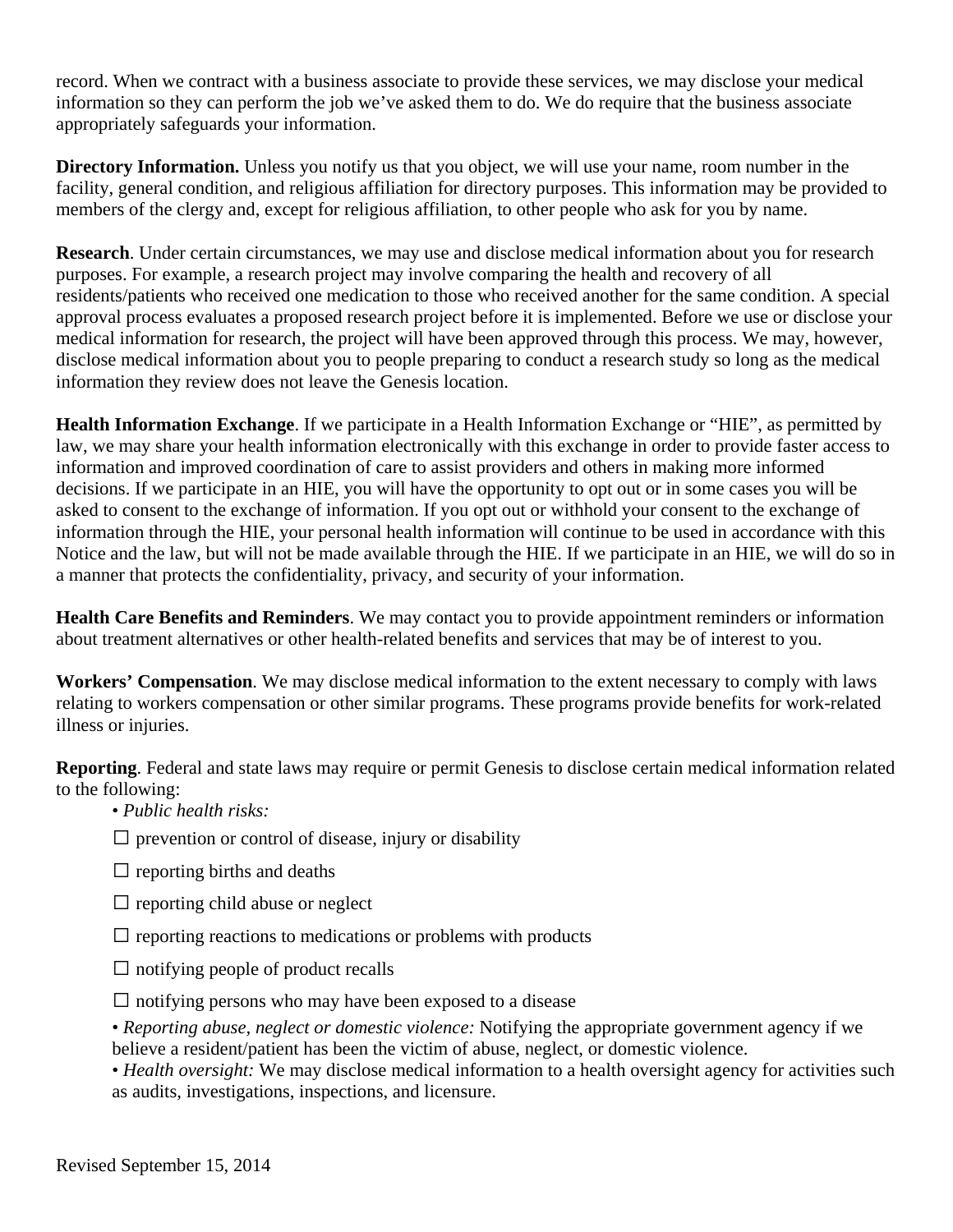• *Judicial and Administrative proceedings:* If you are involved in a lawsuit or dispute, we may disclose medical information about you in response to a court or administrative order, subpoena, discovery request, or other lawful process.

**Law Enforcement**. We may disclose your medical information for law enforcement purposes as required by law or in response to a valid subpoena.

**Correctional Institution.** Should you be an inmate of a correctional institution, we may disclose to the institution or its agents medical information necessary for your health and the health and safety of others.

**Funeral Directors, Medical Examiners, and Coroners**. We may disclose medical information to a coroner or medical examiner. This may be necessary to identify a deceased person or determine the cause of death. We may also disclose medical information to funeral directors as necessary.

**Organ and Tissue Donation**. If you are an organ donor, we may disclose medical information to organizations that handle organ procurement to facilitate donation and transplantation.

**As Required by Law.** Genesis may use or disclose medical information if the use or disclosure is required by law and the use or disclosure complies with and is limited to the relevant requirements of the law.

Genesis may, in accordance with the law, disclose medical information that it believes in good faith is necessary to prevent or lessen a serious and imminent threat to the health or safety of a person or public. Genesis would disclose such information to a person reasonably able to prevent or lessen the serious and imminent threat.

# **OTHER USES OF MEDICAL INFORMATION REQUIRING WRITTEN PERMISSION**

Other uses and disclosures of medical information not covered by this notice or the laws that apply to us will be made only with your written permission. This includes most disclosures of psychotherapy notes, the use of your medical information for marketing purposes, disclosures that constitute the sale of medical information, and other uses and disclosures not described in this Notice. If you provide us permission to use or disclose medical information about you, you may revoke that permission, in writing, at any time. If you revoke your permission, we will no longer use or disclose medical information about you for the reasons covered by your written permission. You understand that we are unable to take back any disclosures we have already made with your permission, and that we are required to retain our records of the care that we provided to you. You also will be unable to revoke written permission to disclose medical information that you gave as a condition of obtaining insurance coverage where the law allows the insurer to contest a claim under the policy or the policy itself.

#### **YOUR MEDICAL INFORMATION RIGHTS**

Although your health record is the physical property of Genesis, the information in your health record belongs to you. You have the following rights:

• **Right to Request Restrictions**. You may request that we not use or disclose your medical information for a particular reason related to treatment, payment, or health care operations or that we not disclose medical information to a family member or other specific relative or close friend involved in your care. We must comply with this request if you pay for your care entirely out-of-pocket and the disclosure is not required by law. If we are unable to agree to a requested restriction, we are not required to comply with the request. If we do agree, we will comply with your request unless the information is needed to provide you emergency treatment. *You must submit your request for restrictions in writing to the Privacy Officer Designee. In your request, you must tell us 1) what information you want to limit; 2) whether you want to limit our use, disclosure or both; and 3) to whom you want the limits to apply, for example, disclosures to your spouse.*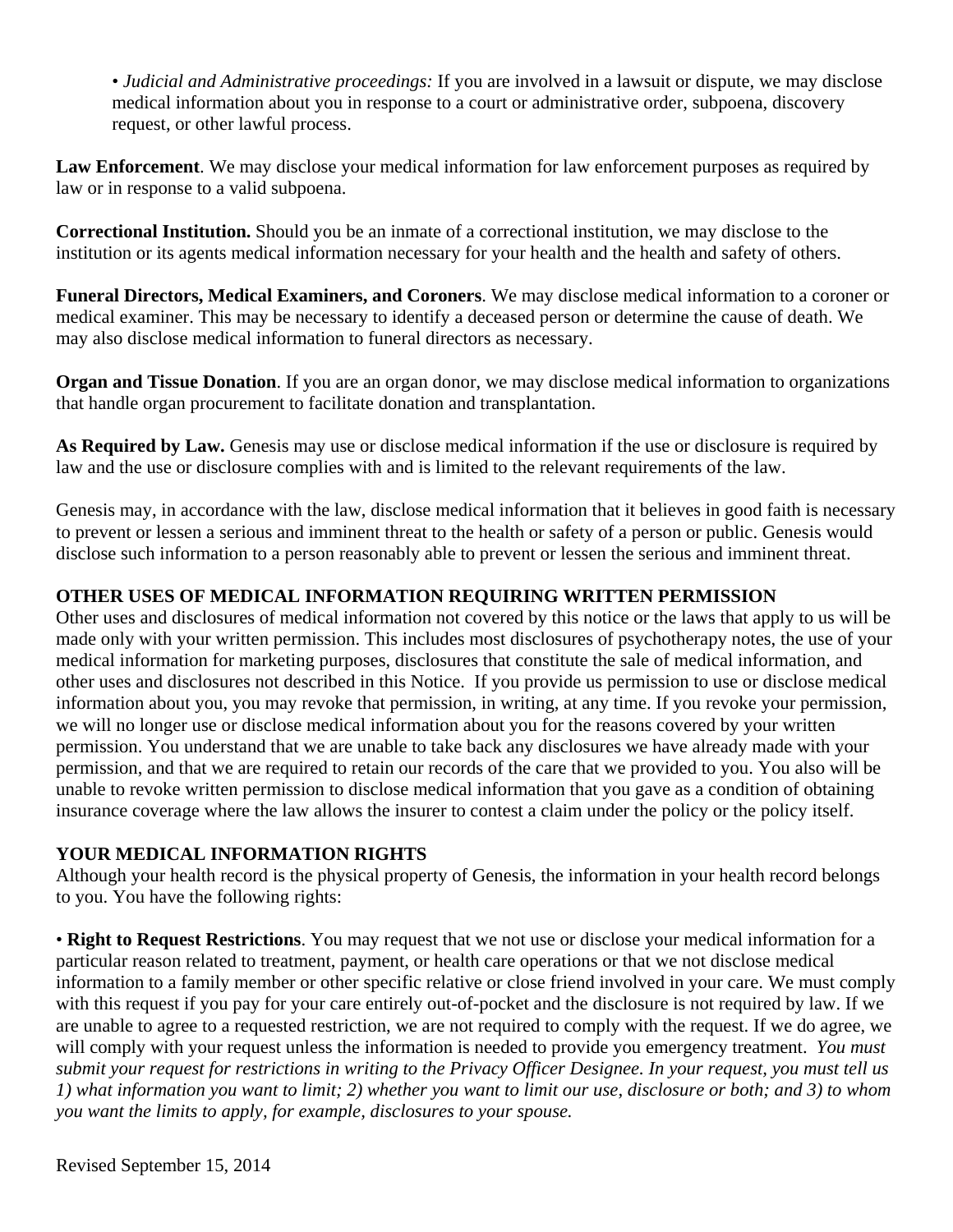• **Right to Request Alternative Locations or Confidential Communications.** During the course of treatment we will routinely communicate with you regarding your care. As stated above, we will only disclose to other authorized people the information which is directly relevant to the person's involvement in your care or payment related to your care. You have the right to request that we communicate with you about medical matters in a confidential manner or at a specific location. For example, you may ask that we contact you via mail to a post office box. *You must submit your request in writing to the Privacy Officer Designee. We will not ask you the reason for your request. Your request must specify how or where you wish to be contacted. We will accommodate all reasonable requests.* 

• **Right to Inspect and Copy.** You have the right to review and copy your medical information. You have the right to request an electronic copy of your medical information. You may request that we send a copy of your medical information directly to another person. *You may verbally request to review your record. You must submit your request for a paper or electronic copy of your medical record in writing to the Privacy Officer Designee. We may charge a fee for the costs of copying, mailing or other supplies (including electronic media, if applicable) associated with your request.* 

• **Right to Amend.** If you believe that any medical information in your records is incorrect or if you believe that important information is missing, you may request that we amend the existing information or add the missing information. We may deny your request for an amendment if it is not in writing or does not specify in what way the information is incorrect or incomplete. In addition, we may deny your request if you ask us to amend information that was not created by us, is not part of the medical information kept by Genesis, or is accurate and complete. *You must submit your request in writing to the Privacy Officer Designee. In addition, you must provide a reason for your request.* 

• **Right to an Accounting of Disclosures.** You may request that we provide you with a written accounting of all disclosures made by us during a certain time period. This is a list of certain disclosures we made of your medical information. It will not include certain disclosures such as those made for treatment, payment or healthcare operations purposes. *You must submit your request in writing to the Privacy Officer Designee. Your request must state a time period, which may not be longer than six years from the date the request is submitted and may not include dates before April 14, 2003. Your request should indicate in what form you want the list (for example, on paper or electronically). The first list you request within a 12-month period will be free. For additional lists during any 12-month period, we may charge you for the costs of providing the list.* 

• **Right to a Paper Copy of This Notice**. You have the right to obtain a paper copy of our Notice of Information Practices upon request, even if you agreed to receive the notice electronically. *You may obtain a copy of this notice at our website, http://www.GenesisHCC.com, by clicking on the Privacy link and selecting the Notice of Privacy Practices. You may obtain a paper copy of this notice from the Privacy Officer Designee*.

# **COMPLAINTS**

If you believe your privacy rights have been violated, you may file a complaint with Genesis or with the Secretary of the Department of Health and Human Services. To file a complaint with Genesis, contact the Genesis Compliance Officer by calling the Genesis Dialogue Line at 1-800-944-7776 or by contacting WeCare@genesishcc.com. There will be no retaliation for filing a complaint.

#### **CHANGES TO THIS NOTICE**

Genesis reserves the right to change its privacy practices as set forth in this notice and to make the new provisions effective for all medical information that Genesis maintains. We will post a copy of the current notice in the Genesis location and at the http://www.GenesisHCC.com website. The notice will specify the effective date (on the first page in the bottom left corner). In addition, if material changes are made to this